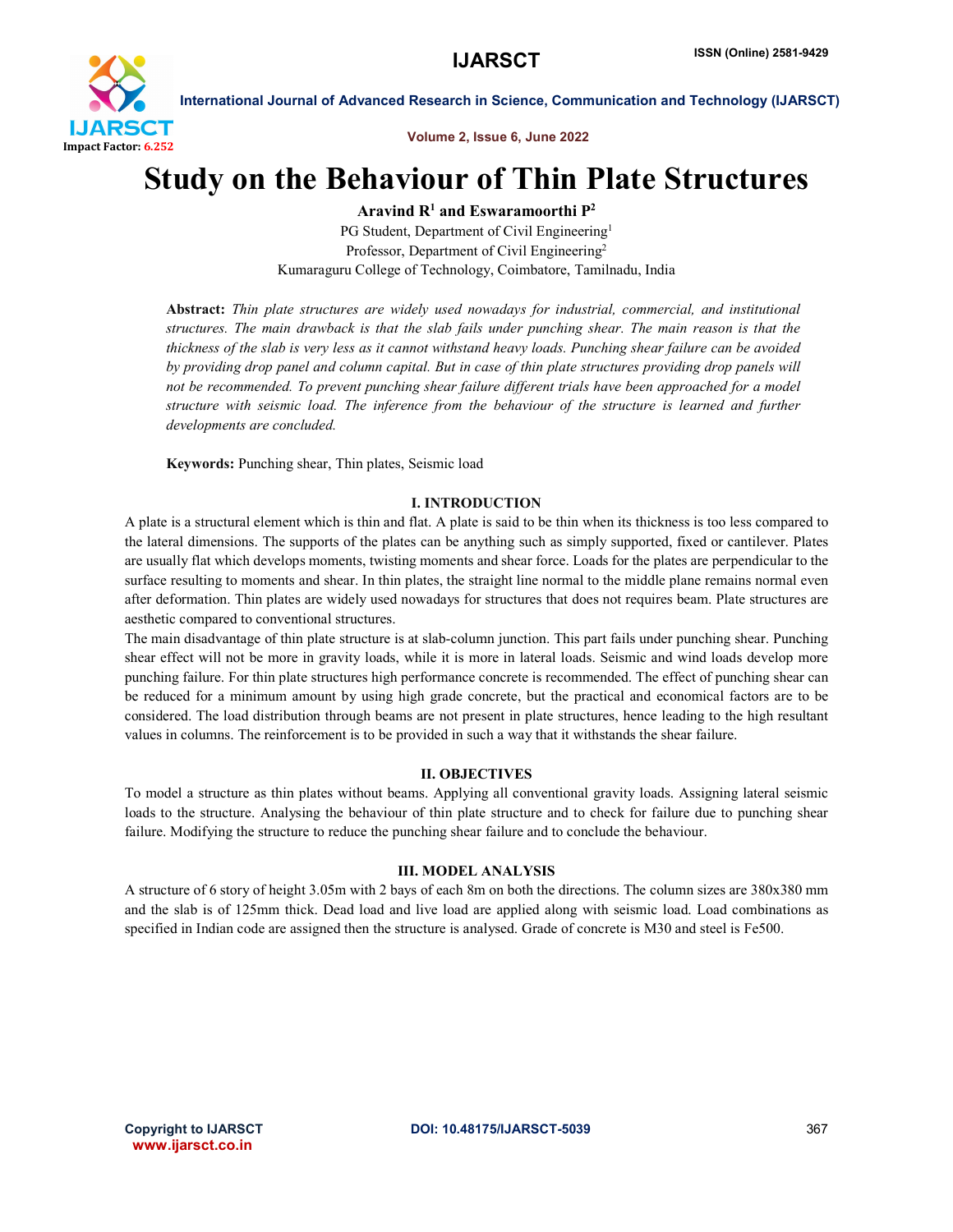

International Journal of Advanced Research in Science, Communication and Technology (IJARSCT)

Volume 2, Issue 6, June 2022



www.ijarsct.co.in

Fig-3. Column shear Fig-4. Punching shear check

The column is provided with large spans in between. This has a series effect on punching shear. To reduce this effect the structure is updated with adding extra few columns.